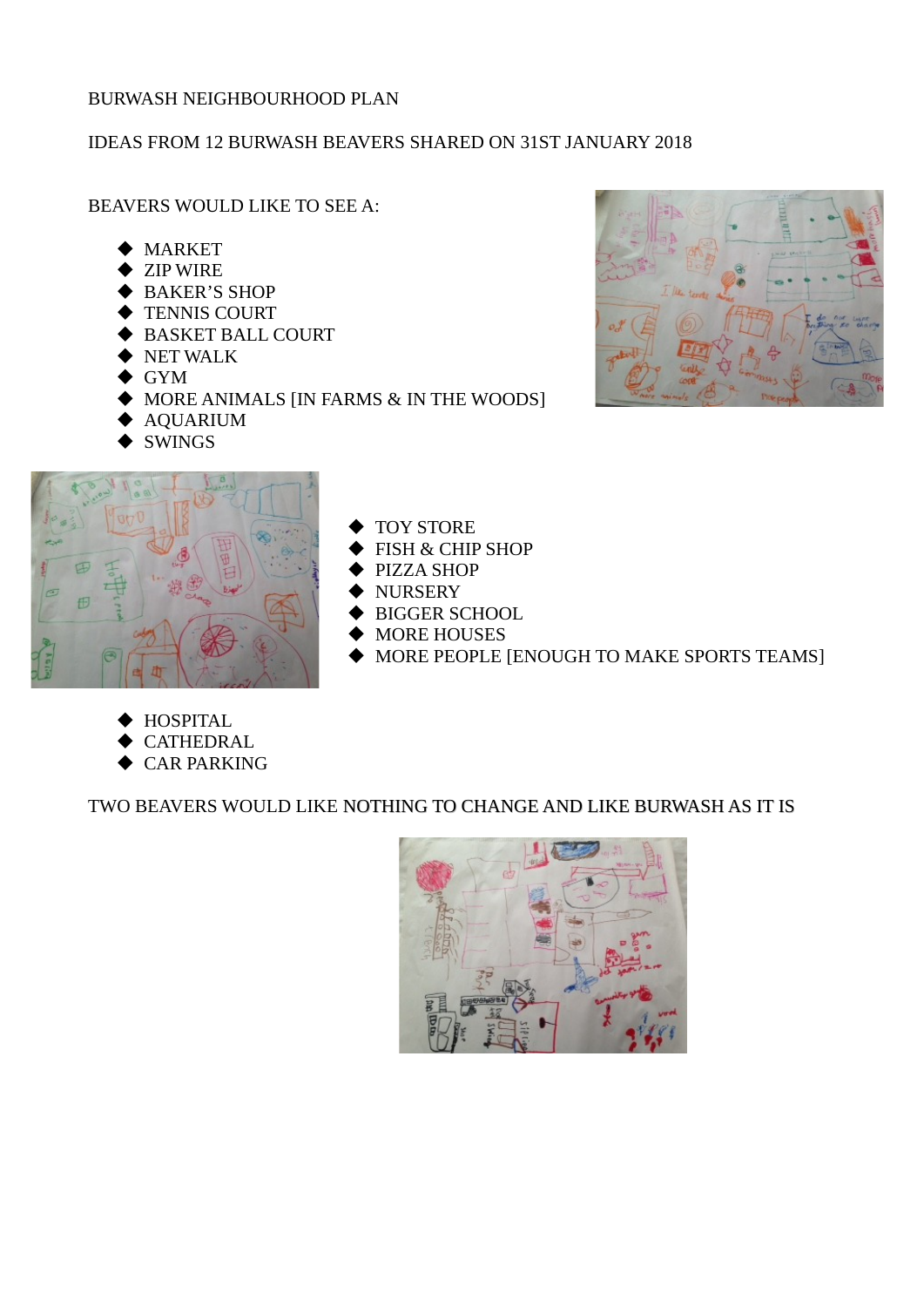**Scouts** 



- Aviary in park to include
- Shop/café/bird skill area/party area/picnic area/conservation area/incubation area/ground pit lake/fishing lake/reception/history& evaluation of birds/information/shop



Scouts café & bakery Small park Pick your own fruit Down Shrub Lane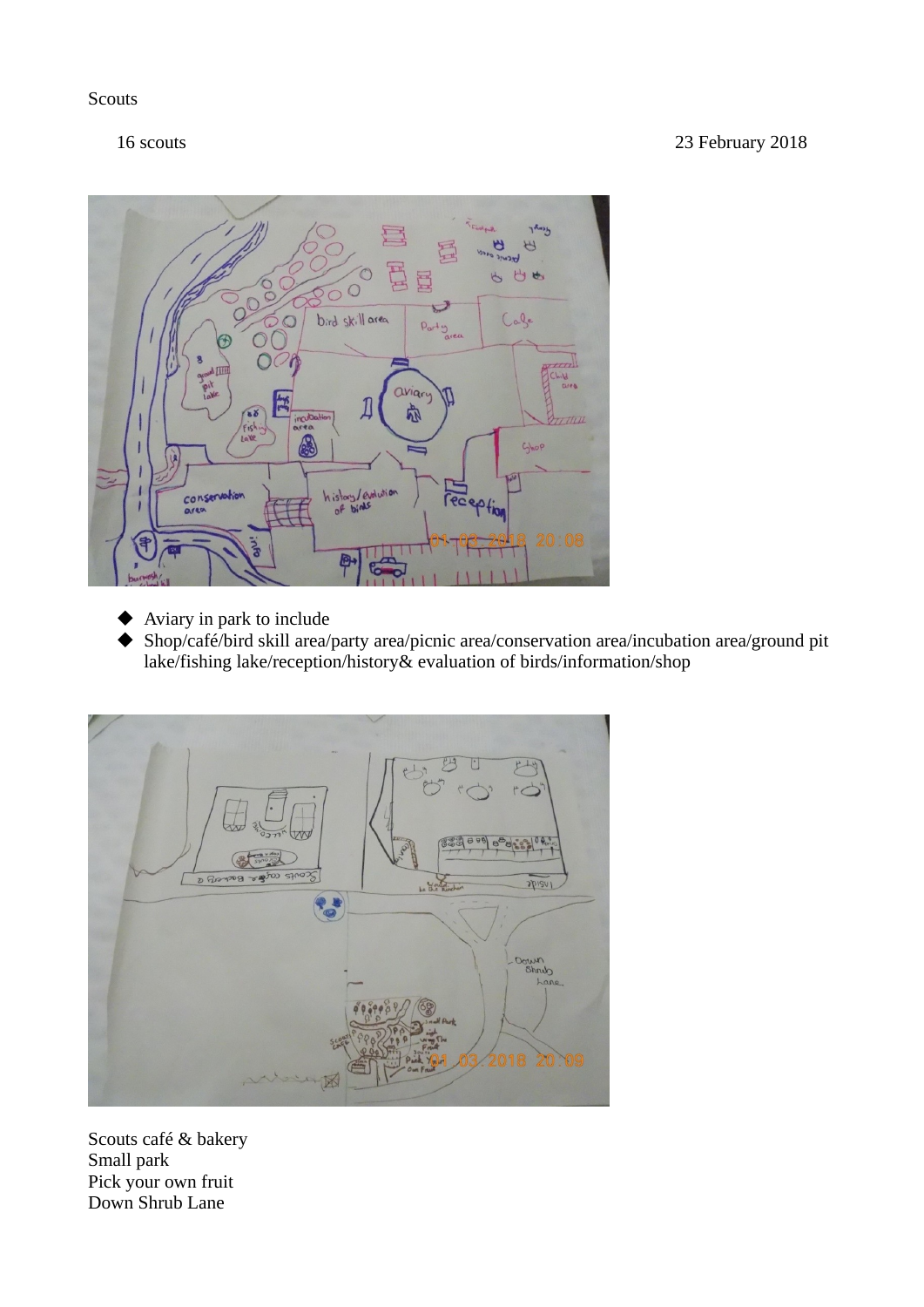

- More bus stops
- Tennis Courts
- Extra Housing
- McDonalds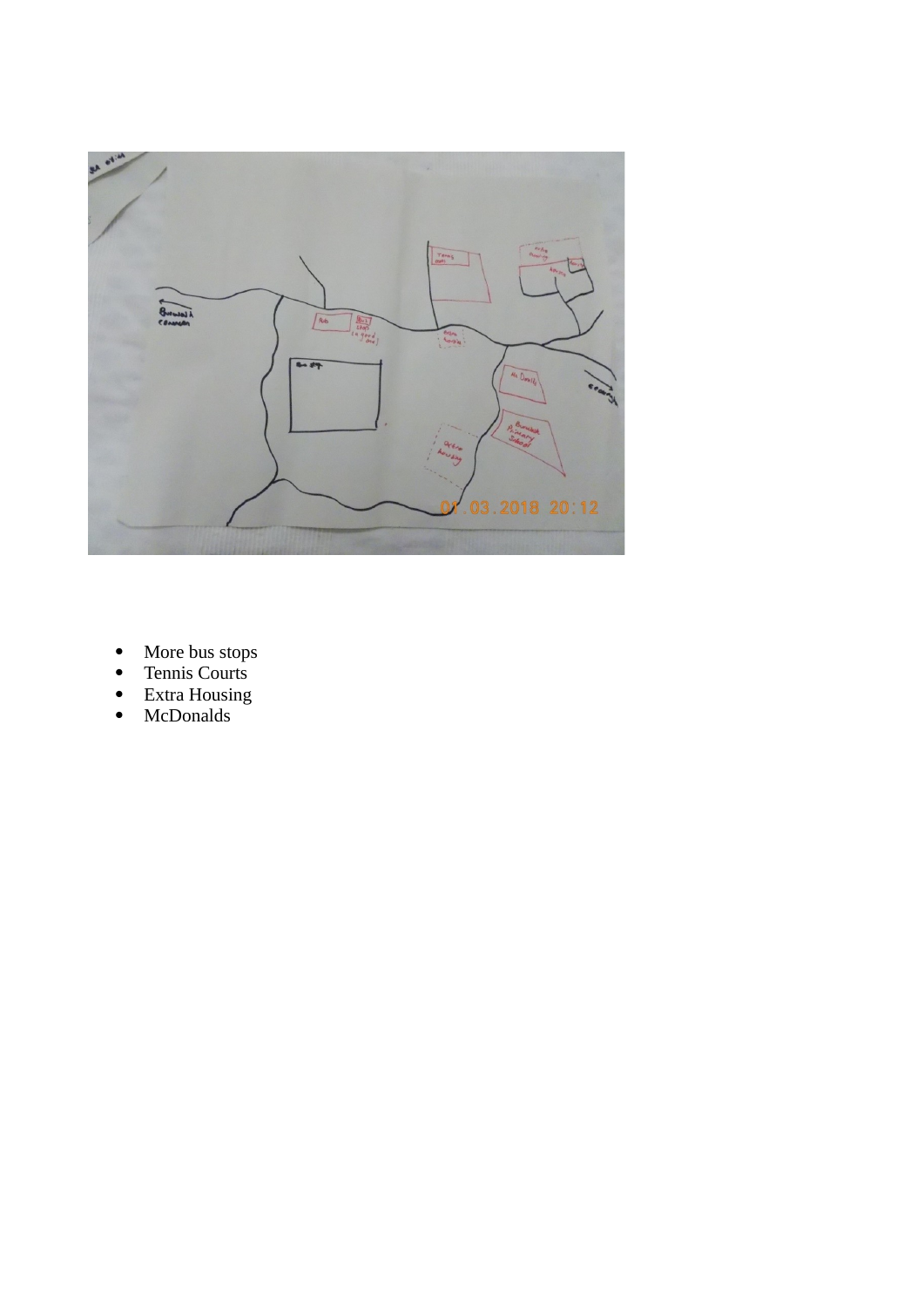- ◆ Scenic Bike Route along Dudwell
- Cheap affordable buses that run at the weekend
- Community Transport to Brighton, Eastbourne Tunbridge wells
- Newsagents gives back to the community
- ◆ Leisure Centre swimming pool, gym, ice rink increases quality of life standard of living Brings in jobs – only pub work now – hard to get shop work



Cheaper, smaller, more affordable housing – increase young people wanting to stay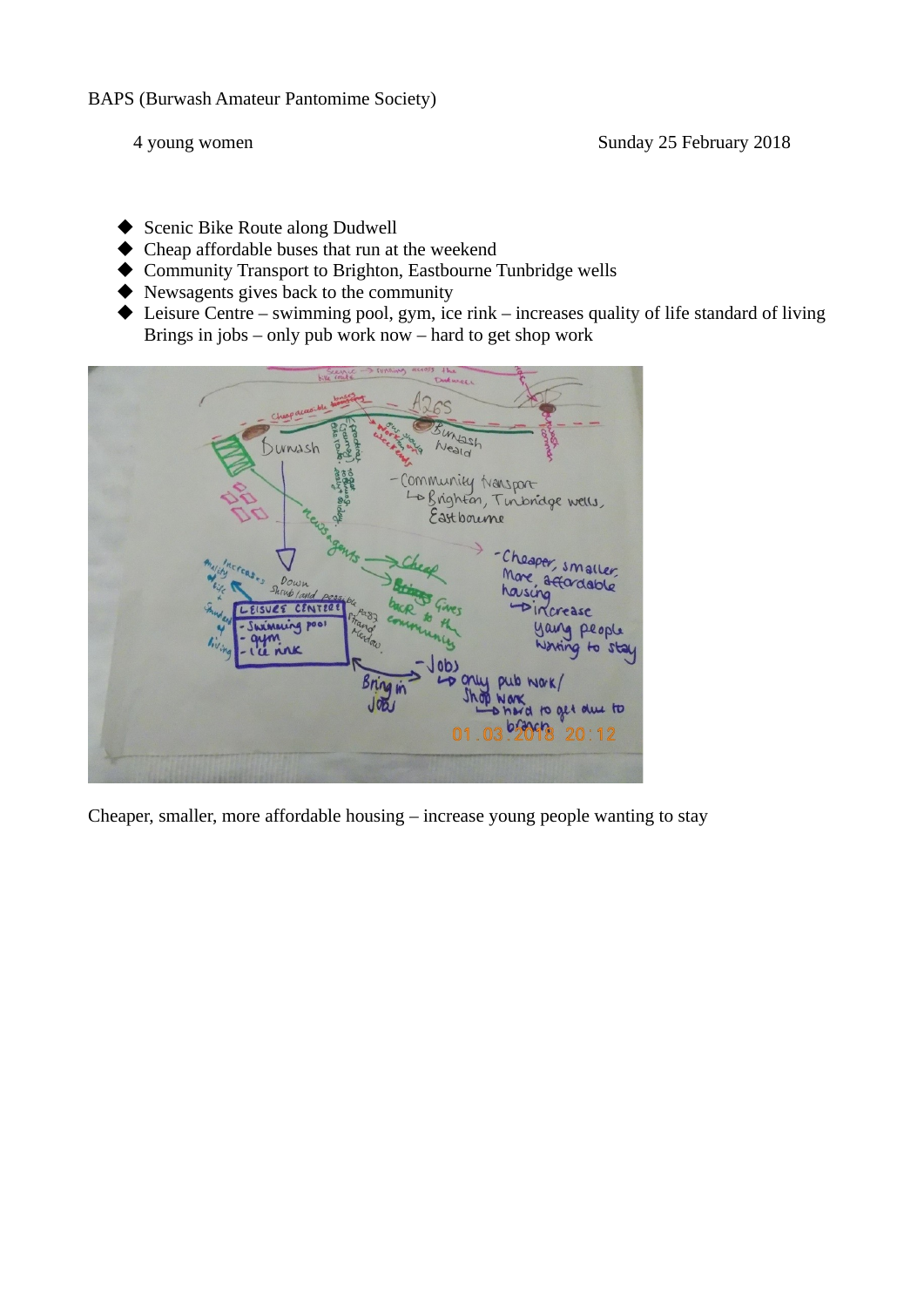4 young people Swan Meadow Pavilion 19/3/2018



Top wishes (all)

- Youth Club
- Youth Shelter somewhere to go when it rains
- Play Equipment for older young people, Big swings, Climbing frame
- Wider Pavement very narrow and dangerous on the way to the garage

Other wishes

- Old Fashioned Sweet Shop
- Picnic Benches (facing each other)
- More Benches in Burwash generally
- Zip Wire Swan Meadow
- Film Club (pop up)
- Climbing Wall
- More buses
- More signs about dog poo and more dog poo bins
- More bins on Swan Meadow
- Bike path
- Water fountains
- All weather sports surface football, basketball, (Mugra)
- Nets for Cricket
- More shops
- Trampoline in ground
- See Saw for younger ones